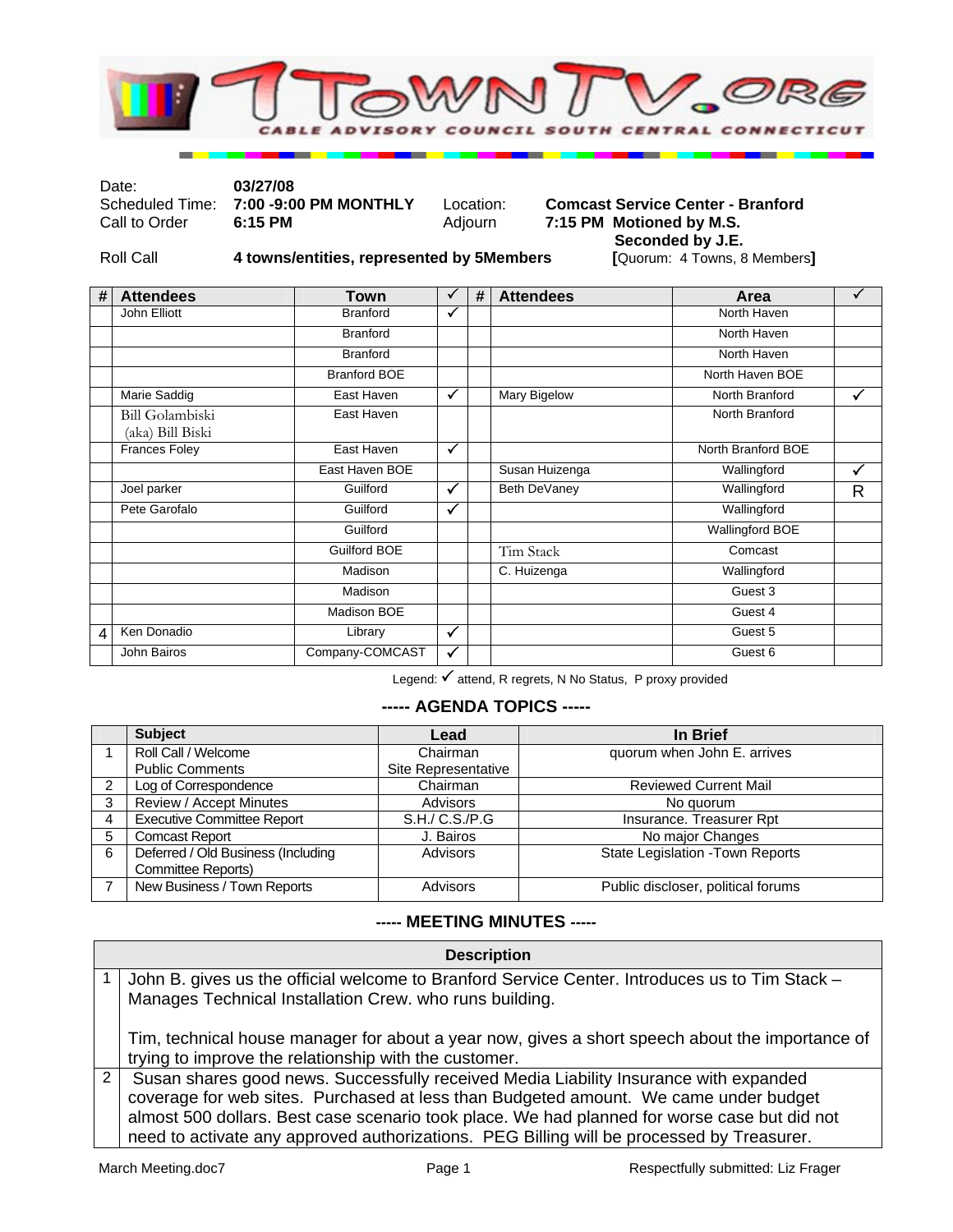

|                | AT&T U-verse checks were supposed to be cut and distributed by March 17 <sup>th</sup> . Since Walingford<br>check had not been received Chairman Huizenga contacted AT&T. Directed to Bill Turner. E-TV<br>should be expecting a check, delivered in person, for \$778.12. North Branford \$687.57. Guilford<br>\$786.35. Branford \$876.90. North Haven, \$684.82. Wallingford \$3,198.33. Madison expected to<br>receive between 4-500 even though no installations there – related to the 60/40 arrangement.                                                                                                |  |  |
|----------------|----------------------------------------------------------------------------------------------------------------------------------------------------------------------------------------------------------------------------------------------------------------------------------------------------------------------------------------------------------------------------------------------------------------------------------------------------------------------------------------------------------------------------------------------------------------------------------------------------------------|--|--|
| 3              | No concerns or amendments for the Jan minutes.<br>Pete moves and Marie seconds to accept Jan Minutes. Francis and Ken are abstentions.                                                                                                                                                                                                                                                                                                                                                                                                                                                                         |  |  |
| $\overline{4}$ | Pete hits high points – Insurance came back \$3,677. 75% of insurance will come back from<br>PEGS. Same split as last year. Paid up with Alliance for community media.                                                                                                                                                                                                                                                                                                                                                                                                                                         |  |  |
|                | Operating Statement is before us - with activities described.<br>Marie motions and ken seconds to accept the financial statement. All in favor. Adopted<br>Paperwork is in order - thank you Pete.                                                                                                                                                                                                                                                                                                                                                                                                             |  |  |
|                | In losing Jeff Lincoln we lost a vice president secretary position holder – Susan announces<br>vacancy and opens the floor to accept nominations. Marie "asks me next month after the move".                                                                                                                                                                                                                                                                                                                                                                                                                   |  |  |
|                | Susan mentions an Alliance for Community Media North East event is in Providence, RI (May 9 <sup>th</sup><br>and $10^{th}$                                                                                                                                                                                                                                                                                                                                                                                                                                                                                     |  |  |
| 5              | Jon gives standard report. April 9 <sup>th</sup> Chamber of Commerce breakfast meeting. Bob Ward is<br>speaker. In North Branford.                                                                                                                                                                                                                                                                                                                                                                                                                                                                             |  |  |
|                | No service will change from Comcast for the customer.<br>Some lineup changes. On demand menu addition shalom TV. Israeli BBC.<br>College sports TV now called CBS college sports network.<br>3 MTV programs moved from digital preferred to digital classic. Available to more at a lower price.<br>DPUC ilays out all criteria for how to determine who gets the money. First issued a final decision<br>on docket 071011 administration guidelines. Decision has been rendered. First grant issued aug<br>1 <sup>st</sup> of this year.                                                                      |  |  |
| 6              | DPUC had a staff change. Head of Cable Unit Mike Coyle - Moved to Customer Service.<br>Vacancy. Temporarily being handled by Peter Pescosolido.                                                                                                                                                                                                                                                                                                                                                                                                                                                                |  |  |
|                | <b>State legislation</b><br>Susan mentions HB 5814 had Public Hearing before Energy Technology Committee. Originally<br>intended to address some gaps in PA 07-253 passed last October 07. Law represents the official<br>entry of AT&T as official competitor to Comcast. It also deregulated Cable eliminating current<br>franchising process.<br>PEGS are trying to determine how to handle this patchwork legislation that overturns some DPUC<br>proceedings of the past few years, allows U-verse to not meet TV standards, fails to clarify<br>multiple Advisory Councils relations to each other. Etc. |  |  |
|                | Oversight??                                                                                                                                                                                                                                                                                                                                                                                                                                                                                                                                                                                                    |  |  |
|                | Susan hands out flyers about amendments to HB 5814 specific to U-Verse.<br>Marie motions that Representative must accept the amendments or CACSCC will work to have<br>the bill are defeated. Seconded by Francis. Pass Unanimously                                                                                                                                                                                                                                                                                                                                                                            |  |  |
|                | Where does Comcast fall on this bill John? Comcast reluctantly supported the bill. It's been<br>passed under the energy and tech committee. They can either vote for it or send it to another<br>committee which will open it up again for public hearings.                                                                                                                                                                                                                                                                                                                                                    |  |  |
|                | Follow up with local reps suggested like Mushinsky. Transcript for hearing is available on                                                                                                                                                                                                                                                                                                                                                                                                                                                                                                                     |  |  |